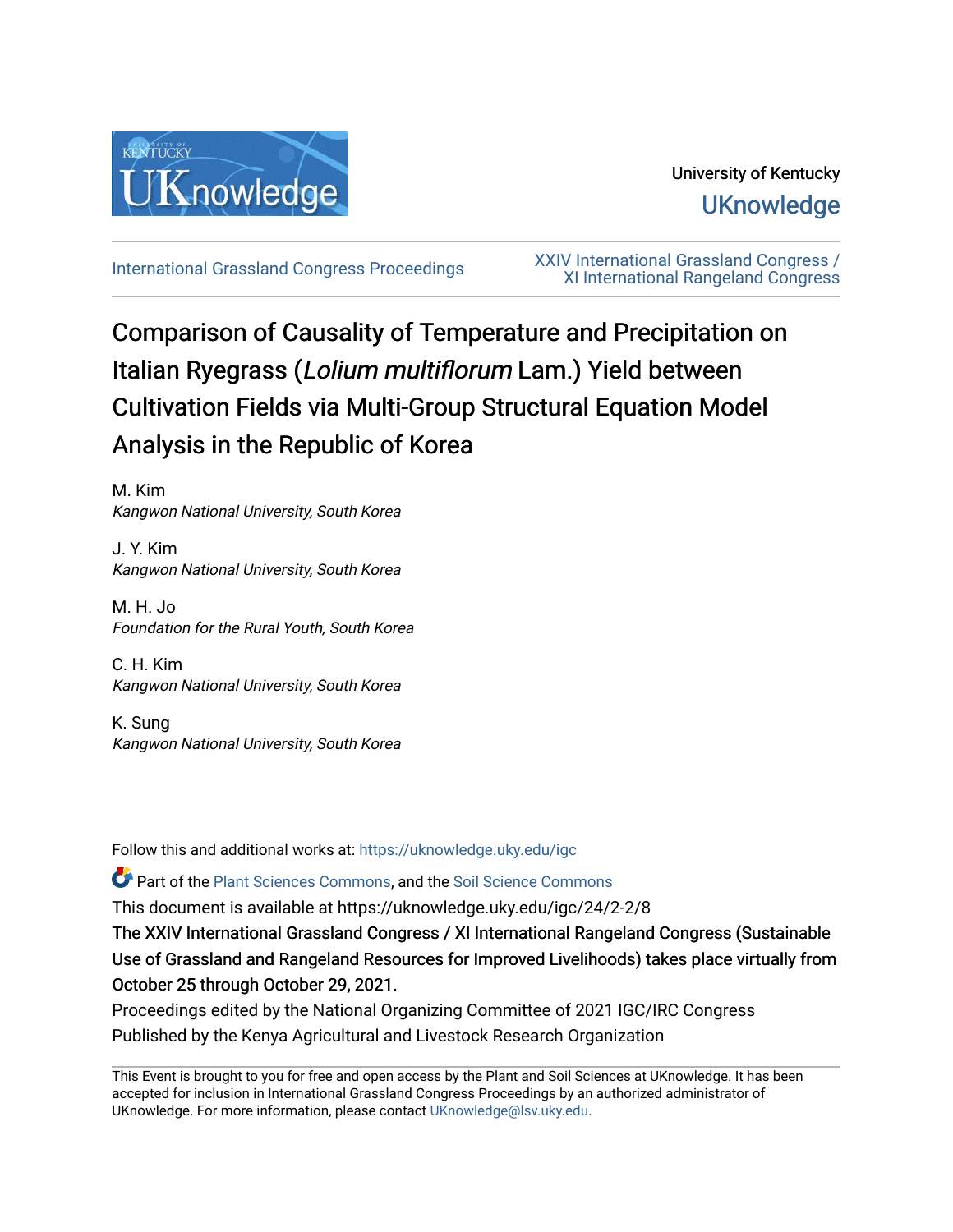# Comparison of causality of temperature and precipitation on Italian ryegrass (*Lolium Multiflorum* Lam.) yield between cultivation fields via multi-group structural equation model analysis in the Republic of Korea

Kim, M.\* ; Kim, J. Y.† ; Jo, M. H.‡ ; Kim, C. H. † ; Sung, K.†

\*Institute of Animal Resources, Kangwon National University, Korea; † College of Animal Life Sciences, Kangwon National University, Korea; ‡ Foundation for the Rural Youth, Korea

**Key words**: Italian ryegrass; climatic factors; cultivation field types; multi-group structure equation model

## **Abstract**

This study aimed to compare the causality of climatic factors affecting the yield of Italian ryegrass (IRG) between upland fields and paddy fields, by multi-group structure equation modeling. The raw data ( $n = 728$ ) on forage contains both yield, field type, and the plantation address were collected from the Rural Development Administration, Republic of Korea. The climatic factors were: growing days, temperature and precipitation in autumn and next spring seasons - from the climate big data of the weather information system of Korean Meteorology Administration. In the result, the composition of climatic factors was similar, but the causality by the paths was different between upland fields and paddy fields. In particular, yield in the paddy fields was sensitive to autumn precipitation due to short growing days in the rice-rotation system. In the paddy fields, the precipitation effect in both autumn and the next spring indirectly affected yield through temperature. The autumn temperature effect on yield in the paddy fields was 2.82 times greater than in the upland fields, between the two field types, the spring temperature effect was somewhat similar after wintering; thus, IRG cultivation in paddy fields should be limited to the south. However, there is greater suitability for IRG in the upland fields in the autumn, where the benefits of higher temperatures accumulate to offset effectively the short growing days. This study will assist in checking areas suitable for IRG cultivation as a winter forage crop in the Republic of Korea. The structure is being expanded by adding variables related to soil physical properties from soil information system and cultivation management from survey sheets, respectively, to the structure established in this study. This paper was published in the journal, Agriculture (MDPI), last December (Kim and Sung, 2019).

## **Introduction**

Italian ryegrass (*Lolium multiflorum* Lam., IRG) is the most important winter forage crop because of its high feed value for livestock (Ghesquière et al., 1996; Ishii et al., 2005), and its cultivation in rice-paddy fields has been carried out tentatively in East Asia (Yang et al., 2008). In the growing system, IRG is cultivated continuously before the rice emerges, which alleviates the shortage of forage and contributes to an increase in rice yield. In the Republic of Korea, IRG has mainly been cultivated in paddy fields under the rice-rotation system, accounting for 81.4% of the total IRG cultivation areas (21,700 ha) in 2007 (Kim et al., 2009). IRG utilization has expanded gradually to 56.3% of the total area used for forage production, and the area is restricted to warm places because of poor cold resistance (Shin et al., 2012).

Since the 1990s, countries such as The Netherlands, the United States, and Australia have developed a model for precise prediction of crop productivity, such as the erosion-productivity impact calculator (EPIC) (Williams, 1990), the decision support system for agro-technology transfer, cropping system model (DSSA-CSM) (Jones et al., 2003), the agricultural production system simulator (APSIM) (Basso et al., 2013). These models have the advantage of using various and precise indicators, but the module focuses on calculations to make accurate predictions instead of describing the relationships between the indicators. Therefore, in this study, we focused on various relationships between variables rather than on the variable generation.

To identify complex causality, structural equation modeling (SEM) is a powerful statistical framework consisting of various cause-and-effects, unlike classic regression modeling which is a simple structure that considers only one response variable (Arbuckle, 2009; Kim et al., 2014; Kim et al., 2016; Kim et al., 2019). Furthermore, multi-group SEM has been performed to compare the causality between two or more groups.

Therefore, this study aimed to compare the causality of temperature and precipitation on IRG yield between upland fields and paddy fields. Additionally, IRG cultivation suitability classification of both fields was carried out based on mapping the most sensitive climatic factors.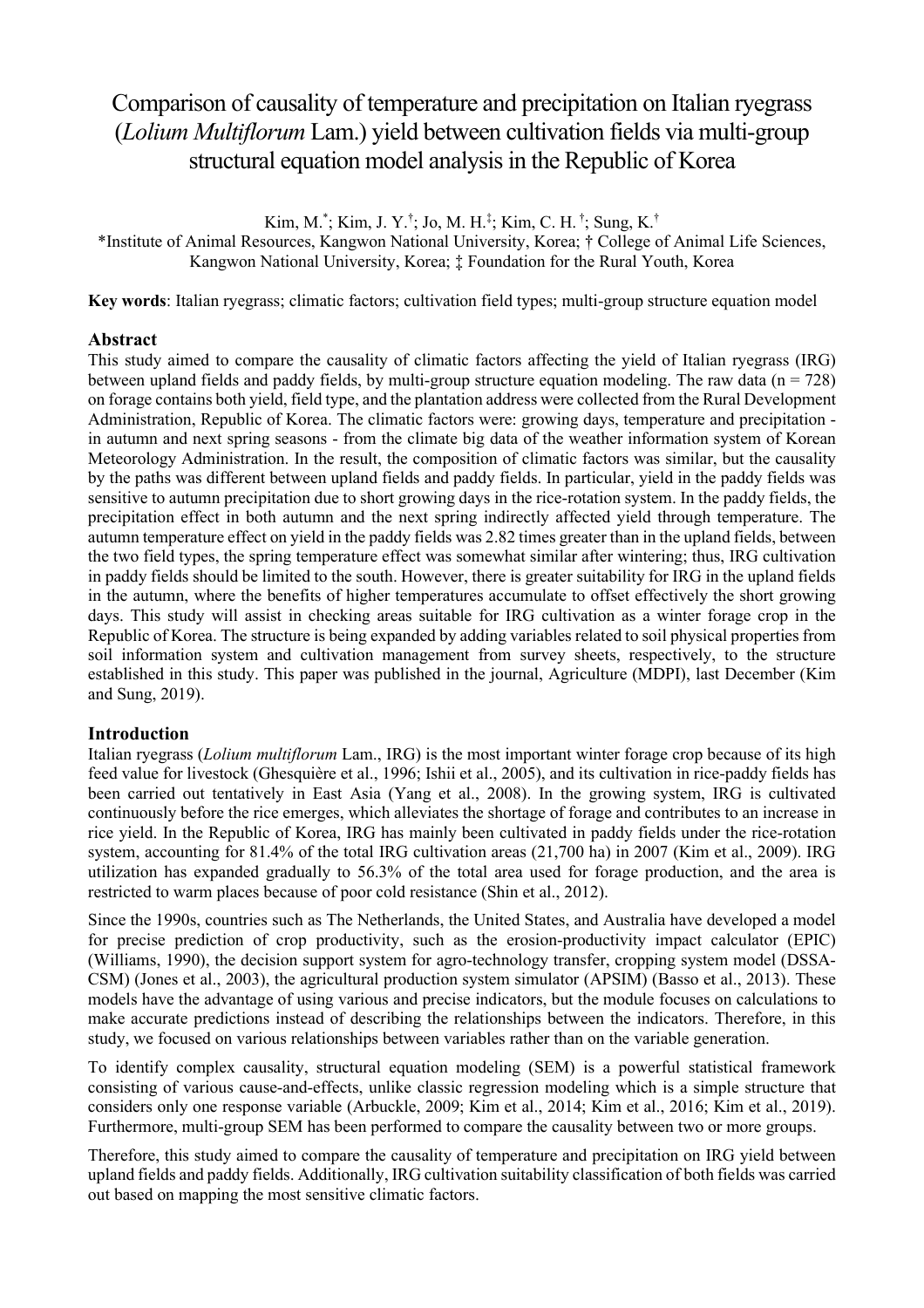### **Methods and Study Site**

The IRG-climate dataset consisted of forage metadata and climate big data. The raw metadata ( $n = 728$ ) were collected from reports by the National Agricultural Cooperative Federation on the adaptability test of imported varieties of forage crops (1998–2017). The data contained field types (upland fields and paddy fields), cultivar, seeding date, harvesting date, year, address, fresh matter yield (FMY, kg/ha), DMY (kg/ha), etc. Here, location based on the plantation address was limited to the southern areas of the Korean Peninsula (33°37ʹ36″ N– 36°36ʹ55″ N). In order to compare causality of climatic factors, the growing days, temperature, and precipitation were divided by growing season as follows: autumn growing days (AGD, day), autumn accumulated temperature (AAT, °C), autumn precipitation days (APD, day), autumn precipitation amount (APA, mm), spring growing days (SGD, day), spring accumulated temperature (SAT, °C), spring precipitation days (SPD, day), and spring precipitation (SPA, mm), where the end of autumn and beginning of spring were defined as the first dates to record continuous temperature below 5 °C and above 5 °C, respectively.

SEM was performed in AMOS 23.0 (IBM crop.), and comparison was performed in R 3.6.4.

### **Results**

As a result of the t-test to check differences between upland fields and paddy fields (Table 1), all variables were different (p < 0.05). For IRG yield, the mean DMY and FMY were 10,916.4 kg/ha and 58,315.7 kg/ha in the upland field and 8033.3 kg/ha and 38,927.2 kg/ha in the paddy field, respectively.

Table 1. Comparison of characteristics of climatic and yield variables for Italian ryegrass between upland and paddy fields.

| Variable (Unit)                     | Upland ( $n = 586$ ) |           | Paddy ( $n = 142$ ) |           |          |
|-------------------------------------|----------------------|-----------|---------------------|-----------|----------|
|                                     | Mean                 | <b>SE</b> | Mean                | <b>SE</b> | t-Value  |
| Dry matter yield (kg/ha)            | 10.916.41            | 178.20    | 8033.33             | 273.42    | $14.15*$ |
| Fresh matter yield (kg/ha)          | 58,315.71            | 826.65    | 38,927.22           | 1231.94   | $12.86*$ |
| Autumn growing days (day)           | 84.25                | 0.52      | 69.00               | 1.09      | $20.58*$ |
| Autumn accumulated temperature (°C) | 878.91               | 8.62      | 632.07              | 16.23     | $25.72*$ |
| Autumn precipitation amount (mm)    | 114.21               | 3.18      | 78.54               | 4.46      | $6.62*$  |
| Autumn precipitation days (day)     | 18.54                | 0.21      | 16.97               | 0.38      | $4.15*$  |
| Spring growing days (day)           | 119.42               | 0.85      | 93.75               | 1.03      | $13.21*$ |
| Spring accumulated temperature (°C) | 1199.8               | 13.24     | 725.41              | 13.02     | $10.39*$ |
| Spring precipitation amount (mm)    | 313.83               | 4.34      | 222.03              | 5.47      | $7.42*$  |
| Spring precipitation days (day)     | 43.22                | 0.46      | 34.96               | 0.66      | $13.17*$ |

SE: standard error, \* *p* < 0.05.

The structure contains climatic factors, and the yield was set as in Figure 2. There were: seasonal effects between autumn and the next spring (green-colored paths), precipitation affecting yield through temperature in both autumn and next spring seasons (blue-colored paths), and all climatic factors directly affecting the yield factor (red-colored paths). These individual cause-and-effect relationships generated a different causality structure between upland fields and paddy fields. The paths related to precipitation are noticeable. In the paddy fields, only precipitation was effective in yield through indirect paths that exist with temperature in both the autumn and the next spring.



Figure 2. Path diagram of climatic factors on Italian ryegrass yield in structural part (left is upland fields, right is paddy fields): direct effects from climate to yield (red), from precipitation to temperature (blue), seasonal effect from autumn to next spring (green),  $\frac{1}{2}p < 0.05$ .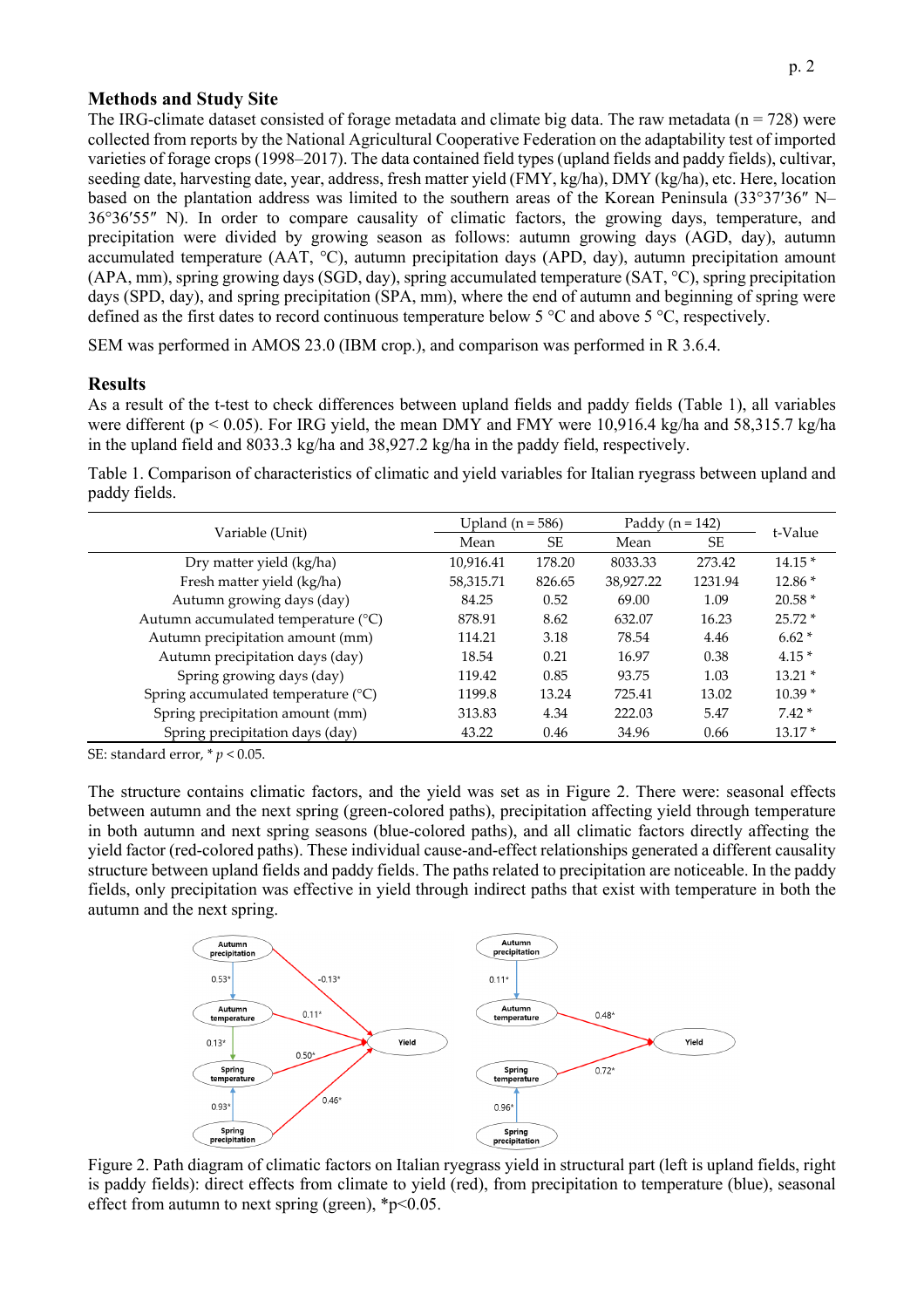According to the distribution of DMY and considering the daily temperature and precipitation in the upland fields (Figure 3A,B), the DMY was distributed to the right, representing high temperatures and low precipitation. This clear tendency was, therefore, certain to reflect both direct and indirect effects on yield in the upland fields. In the paddy field (Figure 3C,D), there were peaks with high yield in several places, not in certain locations. Especially in the autumn, DMY showed a tendency to increase in range of 7–14 of the daily temperature, but the trend stopped increasing because the daily temperature was not wide as spring temperature. Thus, yield fluctuations, which tend to increase IRG yield with increasing precipitation at high temperatures, were not clear and the yield trends were inconsistent in autumn and spring.



Figure 3. 3D-contour plots of dry matter yield with daily temperature and precipitation for 20 years (1998– 2017): (A) autumn in upland fields, (B) spring in upland fields, (C) autumn in paddy fields, (D) spring in paddy fields.

Figure 4 shows the mapping of the suitability line of IRG cultivation based on the autumn accumulated temperature within the upland fields and paddy fields; the line of the upland field was set by the first quartile (741.70 °C), and the line of the paddy field was calculated as 1.39 times the first quartile (1030.96 °C). Therefore, IRG cultivation under the rice-rotation system in the area between the suitability lines of the upland field (blue-colored) and the paddy field (red-colored) seems to be unstable due to insufficient growing days in the autumn. Based on the topography map, IRG can be cultivated in both fields in the west, where there are mainly plains; however, it is difficult to cultivate in the east where the Taebaek Mountains are located. Furthermore, the lines between fields are divided by the Sobaek Mountains located in the southern area.



Figure 4. Maps of cultivation suitability classification of Italian ryegrass based on autumn accumulated temperature (red: paddy fields, blue: upland fields) and topography in the Republic of Korea (left is cultivation suitability map, right is topography map).

#### **Discussion [Conclusions/Implications]**

This study was carried out to compare the direct/indirect effects of temperature and precipitation on IRG yield between upland fields and paddy fields in the Republic of Korea via multi-group SEM. Although the results were focused on the Korean areas, the method of this study could be proposed to the research community outside Korea that is interested in the following conditions: The first is to cultivate in different environments that can be compared, such as upland fields and paddy fields with rice-winter crop rotation system. Unfortunately, the rice-winter crop rotation system is popular only in southern China, Japan, and Korea. If not, it is proposed to explore other groups that could be applicable to the same structures, such as climate classification, terrain classification. The second is the distinct seasonal role of the cropping system, such as autumn seeding, overwintering, and spring harvesting. Otherwise, growth stages may be used for the purpose of dividing the whole growth period instead of the seasons. The final condition is to construct complex causality structures with various cause-and-effect relationships. SEM is effective when many variables are linked continuously through three or more cause-and-effect relationships that the direct/indirect effects can be